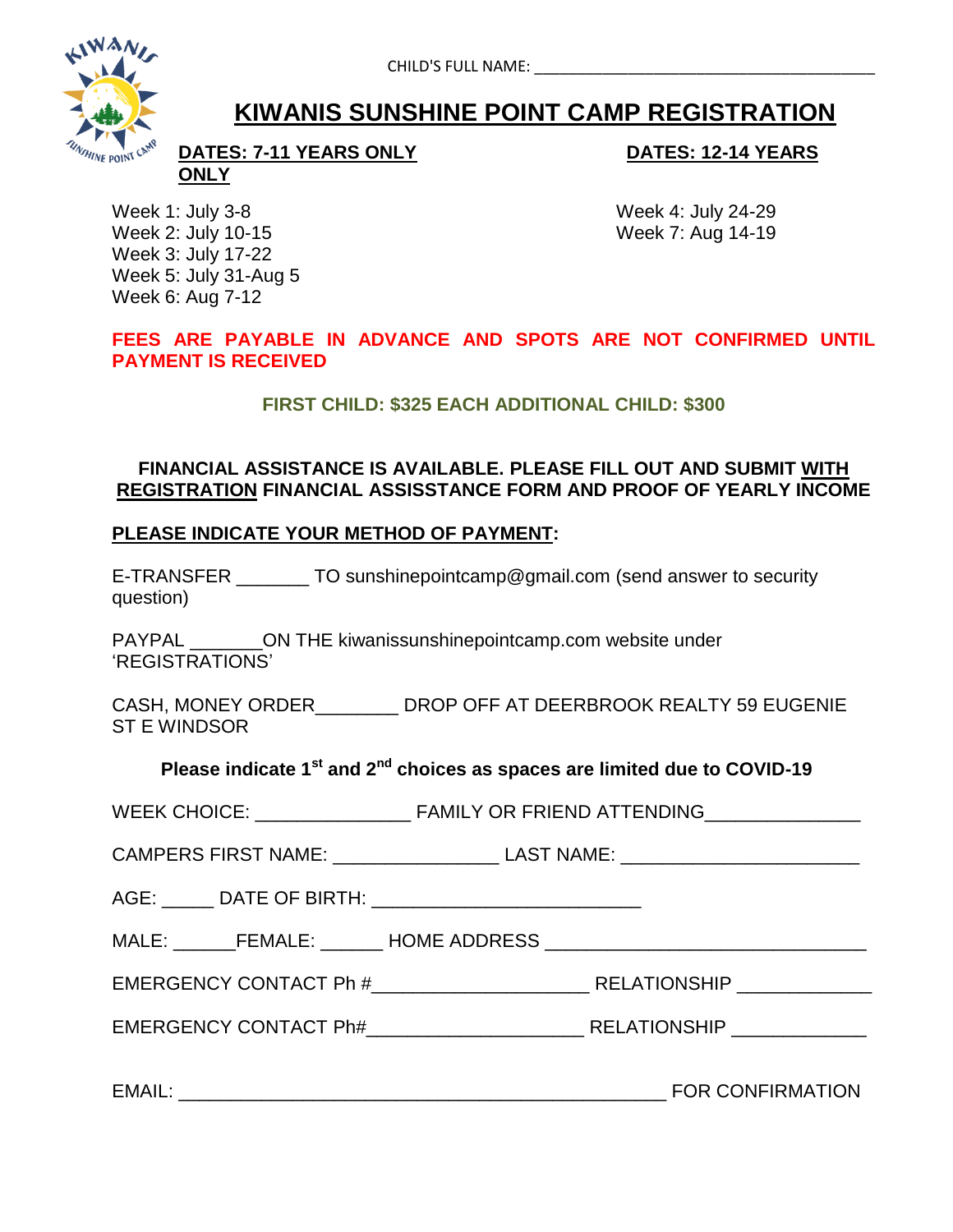| NAN |  |  |                |                        |                                                                |
|-----|--|--|----------------|------------------------|----------------------------------------------------------------|
|     |  |  | <b>MEDICAL</b> |                        |                                                                |
|     |  |  |                |                        |                                                                |
|     |  |  |                |                        |                                                                |
|     |  |  |                | FAMILY DOCTOR: PHONE#: |                                                                |
|     |  |  |                |                        | HISTORY BED WETTING SLEEP WALKING/TERRORS EPILEPSY             |
|     |  |  |                |                        | ADHD _____ ADD _____ OCD_____ OTHER __________________________ |

**MEDICATIONS TO AVOID A DISRUPTION IN YOUR CHILD'S MEDICATION ROUTINE PLEASE ENSURE THAT YOU SEND THEM WITH A WEEKS WORTH OF MEDICATION(S) IN THE ORIGINAL BOTTLE(S). IF MEDICATION IS ADMINISTERED BY INJECTION, CAMPER MUST BE ABLE TO SELF INJECT. IF YOUR CHILD DOES NOT ATTEND WITH THEIR MEDICATION(S) THEY WILL NOT BE ALLOWED TO JOIN US AT CAMP.**

#### **CURRENT MEDICATION**

| <b>NAME</b> | <b>DOSAGE</b> | <b>TIME GIVEN</b> |
|-------------|---------------|-------------------|
| <b>NAME</b> | <b>DOSAGE</b> | <b>TIME GIVEN</b> |
| <b>NAME</b> | <b>DOSAGE</b> | <b>TIME GIVEN</b> |
| <b>NAME</b> | <b>DOSAGE</b> | <b>TIME GIVEN</b> |

#### **1. I HEARBY AUTHORIZE KSPC STAFF TO ADMINISTER ALL PRESCRIBED MEDICATIONS X\_\_\_\_\_\_\_\_\_ \_\_**

**2. I HEARBY AUTHORIZE KSPC STAFF TO ADMINISTER THESE NON-PRESCRIPTION MEDICATIONS (For example, TYLENOL, ADVIL, BENADRYL, GRAVOL, etc.) AT THEIR DISCRETION IF THE NEED ARISES X\_\_\_\_\_\_\_\_\_\_\_\_\_\_**

# **IMPORTANT NOTICE CONCERNING HEAD LICE**

All children will be inspected at bus pick up or parent drop off before camp. We must take every precaution to prevent an outbreak at camp. If head lice is discovered, your child will not be permitted to go to camp, there can be no refunds, only rescheduling if available. **SO PLEASE** inspect your child's hair thoroughly starting 3 weeks before and continue up to camp date. Of course, treat if discovered, and email sunshinepointcamp@gmail.com to reschedule.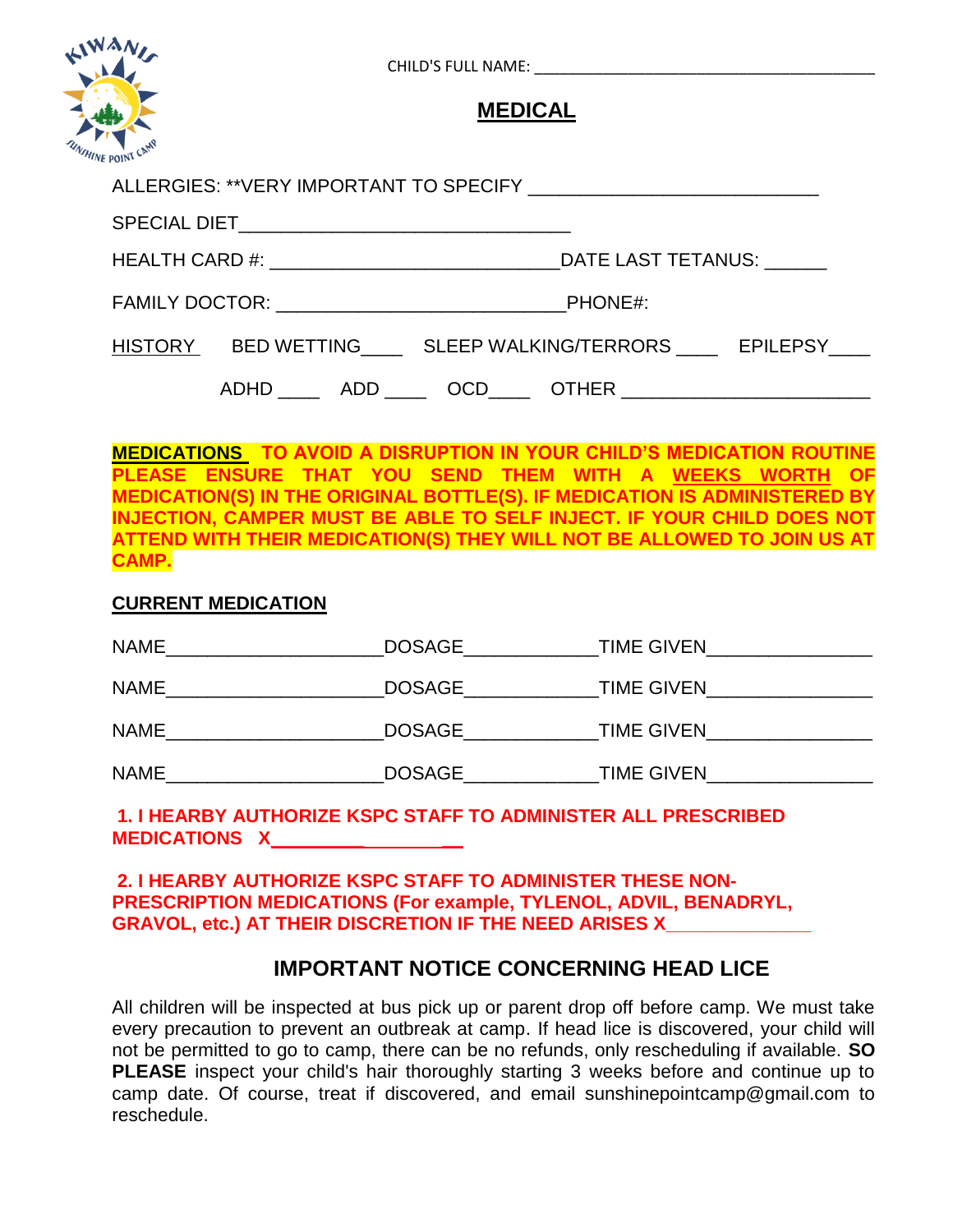

# **TRANSPORTATION CHOOSE ONE !**

**FREE BUS TRANSPORTATION** IS SUPPLIED THE FIRST DAY OF YOUR WEEK OF CAMP (SUNDAY)

**WHERE:** IMMACULATE CONCEPTION SCHOOL, 465 VICTORIA AVE. WINDSOR

**CHECK IN TIME:** 11:30 am **DEPARTURE TIME:** 12 noon PROMPTLY!

## **THE BUS RETURNS TO THE SAME LOCATION THE LAST DAY OF YOUR WEEK FRIDAY AT 12 noon**

**IF YOU ARE NOT PRESENT AT PICK UP, EMERGENCY CONTACTS WILL BE CALLED**

# **PARENT SUPPLIED TRANSPORTATION**

**DROP OFF:** SUNDAY 1PM KIWANIS SUNSHINEPOINT CAMP, 955 COUNTY RD 50 E HARROW

**PICKUP:** FRIDAY 11AM AT KIWANIS SUNSHINE POINT CAMP

# *MY CHILD WILL BE TAKING THE BUS TO AND FROM CAMP: YES or NO OR*

*MY CHILD WILL BE DRIVEN TO AND FROM CAMP BY:* 

**NAME:**  $\blacksquare$ 

**CONTACT #:**\_\_\_\_\_\_\_\_\_\_\_\_\_\_\_\_\_\_\_\_\_\_\_\_\_\_\_\_\_\_\_\_

## **WHERE TO SUBMIT THE 4 PAGES OF THE COMPLETED REGISTRATIONS AND FINANCIAL ASSISTANCE FORMS**

SCAN AND EMAIL TO sunshinepointcamp@gmail.com

**OR** 

DROP OFF AT DEERBROOK REALTY 59 EUGENIE ST E WINDSOR C/O DAN **INVERARITY** 

ANY QUESTIONS REGARDING REGISTRATION EMAIL sunshinepointcamp@gmail

# *\*\*Please keep a copy of this for your own records\*\**